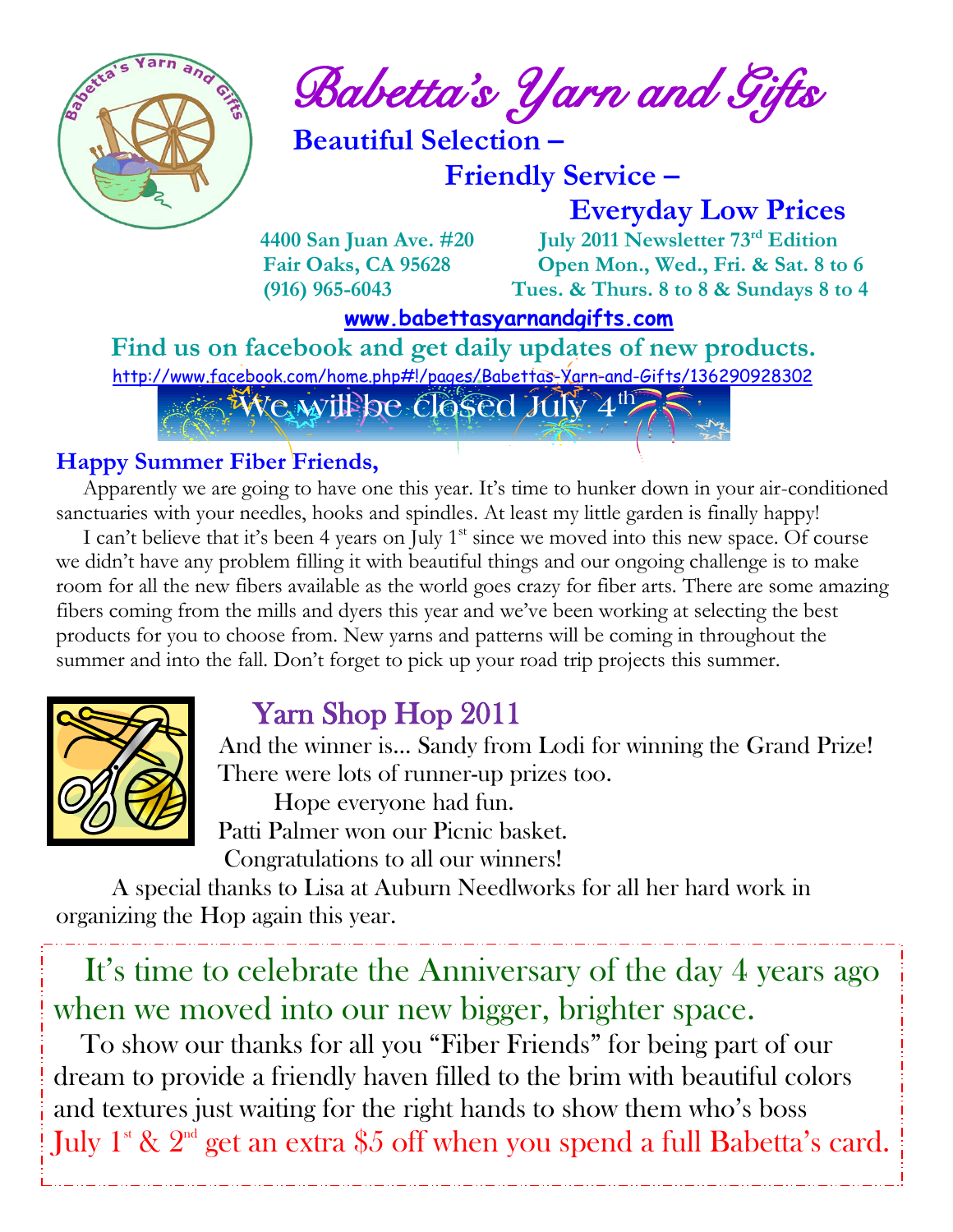# **Babetta's Sit and Knit or Crochet Saturdays**

 You're invited to come and sit in our little living room and share your love of handwork with other Fiber Friends. We're open from 8am to 6pm on Sat. Come by anytime throughout the day.

 *How would you like to do some charity knitting/crocheting with a lovely group of people? "The Purls of Fair Oaks" meets the second Thursday of every month from 10am to noon here at Babetta's. This wonderful group of knitters makes newborn and preemie hats for local hospitals as well as other local charity groups. If you'd like to come join the group there's always room for more. This month's date is July 14. If you'd like to drop off any knitted or crocheted donation items you can do that at any time and I will pass them on.*

## Classes for July at Babetta's

 *In our project classes you can learn to knit anything from scarves to socks to felted purses to lace shawls to hats to sweaters. Pick your project and join in the fun. Our knitters inspire each other to try new things by sharing ideas and showing off their latest creation. Sign up for one of our classes and you will receive a coupon for %10 off your next purchase. If our class times aren't convenient we also offer private lessons in Knitting, Crochet, Spinning and Weaving by appointment.*

**\*Pre-registration is required as class sizes are limited. Please choose your dates carefully. Because of scheduling conflicts and complications, make-up classes will only be allowed under special circumstances and individual consideration.**

**Tuesdays July 5, 12 & 19** Knitting Project 6pm – 7:30pm fee \$40

**Wednesdays July 6, 13 & 20** Knitting Project 1pm – 2:30pm fee \$40 Knitting Project 3:30pm- 5pm fee \$40

**Thursday July 7, 14 & 21** Knitting Project 6pm – 7:30pm fee \$40

**Saturdays July 9, 16 & 23** Knitting Project 4pm – 5:30pm fee \$40.

 Private Lessons Knitting or Crochet \$15 an hour and Group Knitting or Crochet Private lessons \$10 an hour per person.

 Spinning or weaving \$20 an hour and group rates are \$15 an hour per person.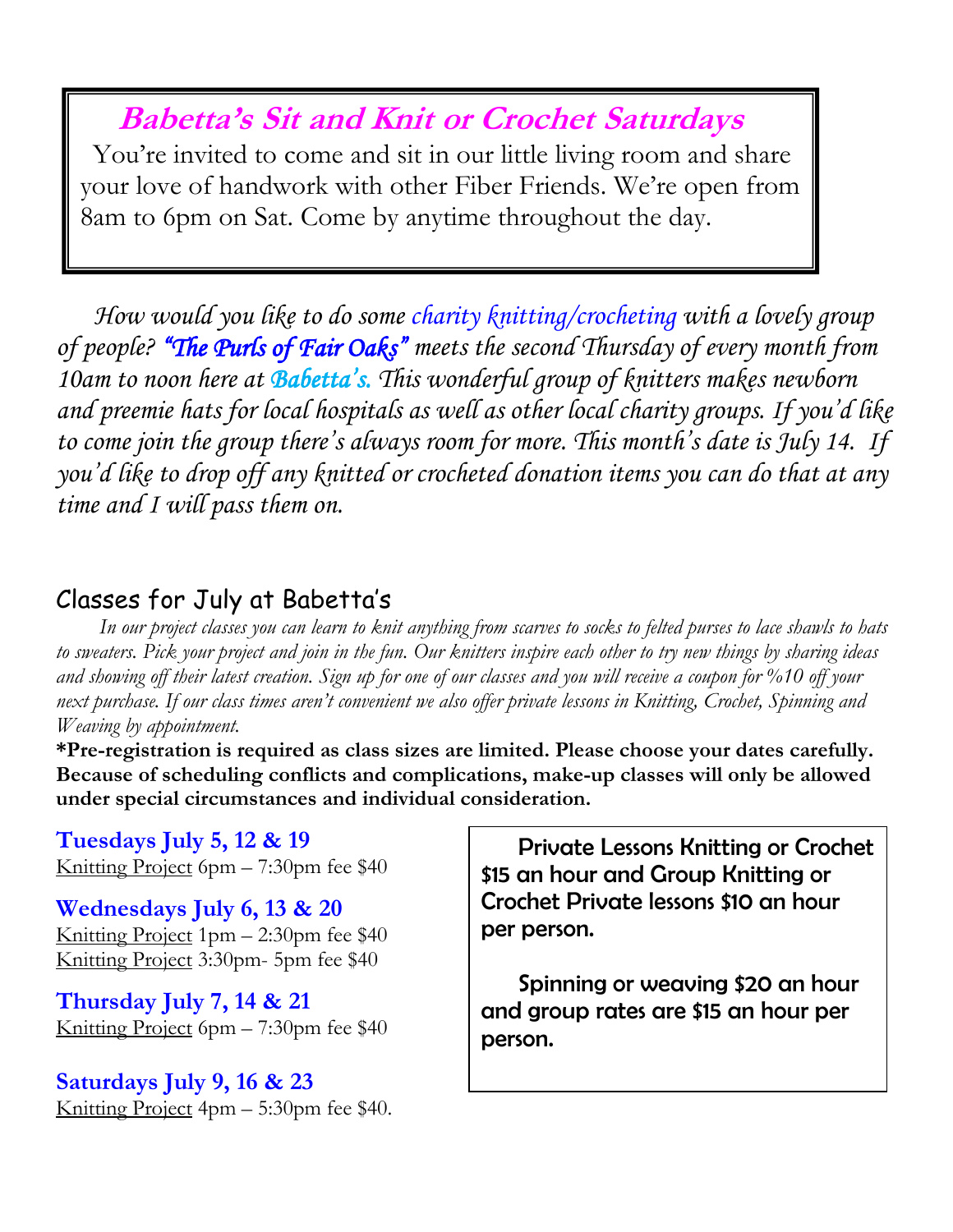# Workshops and Knit-a-longs in July **Diagonal Triangle Tank with Gustine**



This flattering design looks good on all body types and has a short sleeve option. Meeting dates are 7/19, 8/16 & 8/30 from 6:30-8pm.You'll receive a 10% off coupon when registering. Class fee \$45.





### **Posey Patch Crochet Hat July 23 from 1-3pm**

 The yarn is "Glimmer" from Alpaca Yarn Co. and you'll have enough to make 2 hats. Kit \$20 includes pattern. Registration fee \$20. You'll need a size D hook and markers.

 This workshop will teach you how to read a crochet pattern, how to crochet in the round and change colors. Basic crochet skills needed. Don't fear the hook!

#### **When Cowls Fly July 16 from 12-3pm**

Knit in lovely "Astral" from Alpaca Yarn Co. This workshop is a perfect introduction to circular kitting and reading a simple lace chart. Registration \$30- Kit \$20 includes pattern. Materials list: size 9 16" circulars, stitch markers & yarn needle



**Here's a nice design for hats if you'd like to donate to the "Purls of Fair Oaks"** Cabled Eyelet Newborn Hat designed by Judy Scollay

Sizes: 10" (12", 14", 16") preemie, newborn, 3 mon., 6mon. Materials: 1 ball DK weight, size 6 12" circulars & DPNs, 1 marker Using size 12" circular needles, cast on 54(60, 66, 72) stitches, place marker, join in the round. K1, P1 ribbing for 1 inch Pattern: Round 1: \*slip1, K2, PSS over 2, K3\* repeat Round 2: \*K1, yo, K4\* repeat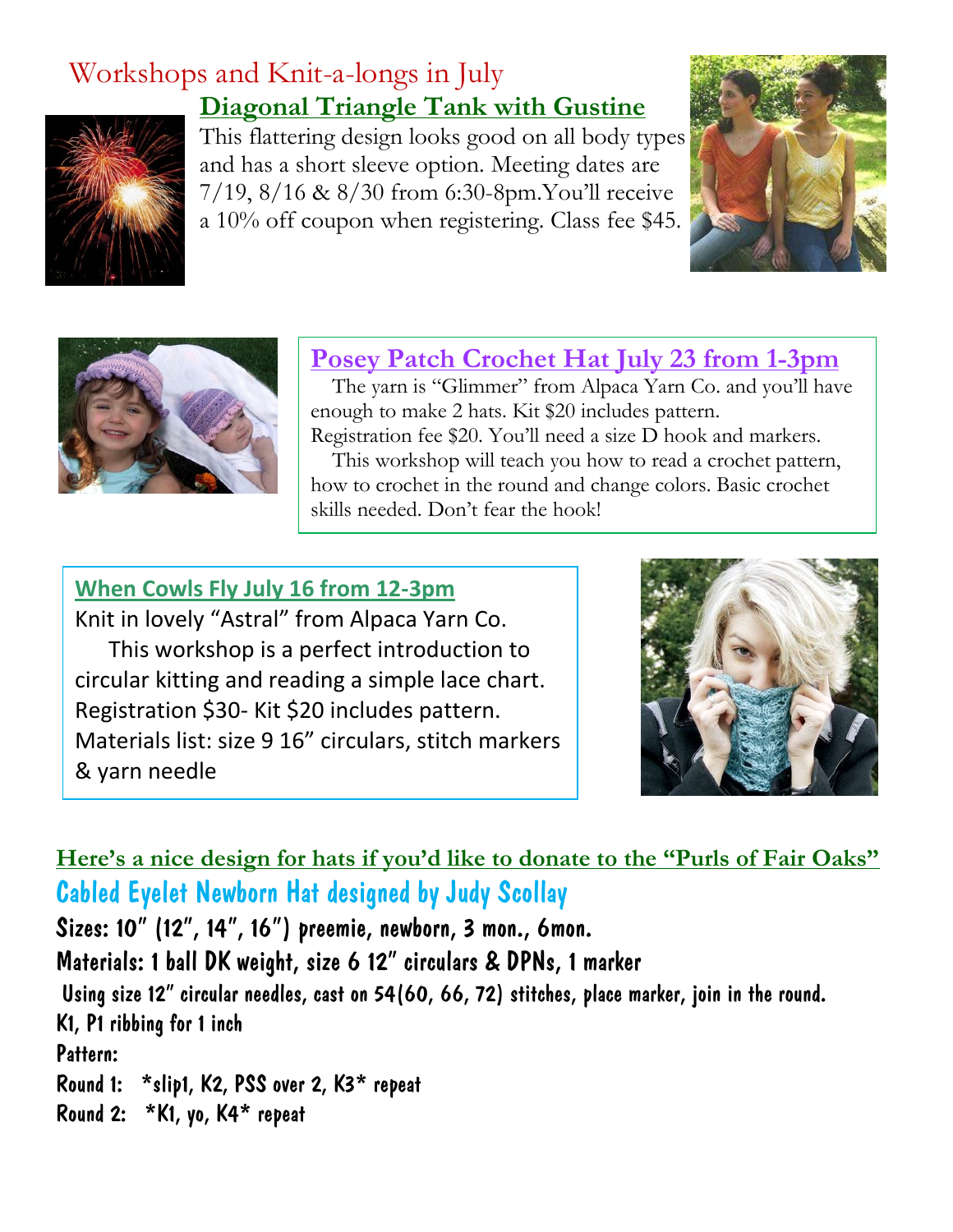Round 3: \*K3, slip 1 K2, PSS over 2\* repeat Round 4: \*K4, yo, K1\* repeat Repeat these 4 rounds for 41/2 (5,51/2,6) inches Crown: Change to dp needles Round 1: K4, K2tog around Round 2: K3, K2tog around Round 3: K2, K2tog around Round 4: K1, K2tog around Round 5: K2tog around

Continue decreasing by knitting 2tog until there are 4-5 stitches left on needles. Cut a 12" tail and thread a needle. Pass the needle through the remaining stitches and turning to the inside, weave in this and all other ends.

## **Maya's Boku Enterlac Scarf**

**Materials-US size 8 needles, and 2 - 4 balls of Boku. Gauge - 4.5 sts per inch.**

#### **Base triangles**

**Cast on 18 sts Row 1- sl 1, k, turn. Row 2 and all even rows of base triangles P across ss, turn. Row 3- sl 1, k2, turn. Row 5- sl 1, k2, turn. Row 7- sl 1, k 4, turn. Row 9- sl 1, k5, do not turn. Repeat rows 1-9 twice more (total of three base triangles).**

#### **Tier 1**

**Turn work for left triangle (WS)Row 1- Pf+b, P2 tog, turn. (RS)Row 2 and all even rows sl 1 knit across, turn. Row 3- Pf+b, P1, P2tog, turn. Row 5- Pf+b, P2, P2tog turn. Row 7- Pf+b, P3, P2tog, do not turn.**

**Wrong Side Rectangles**

**(WS)Row 1- PU and Purl 6 sts along slip st edge, turn. (RS)Row 2 and all even rows sl 1 K across. Rows 3, 5, 7, 9, 11-sl 1, P4, P2tog, turn. Row 13- sl 1, P4, P2tog, do not turn. Repeat row 1-13 once more.**

**Right triangle (WS)Row 1- PU and P 6 sts along slip st edge, turn. (RS)Row 2-and all even rows sl 1, K across.**